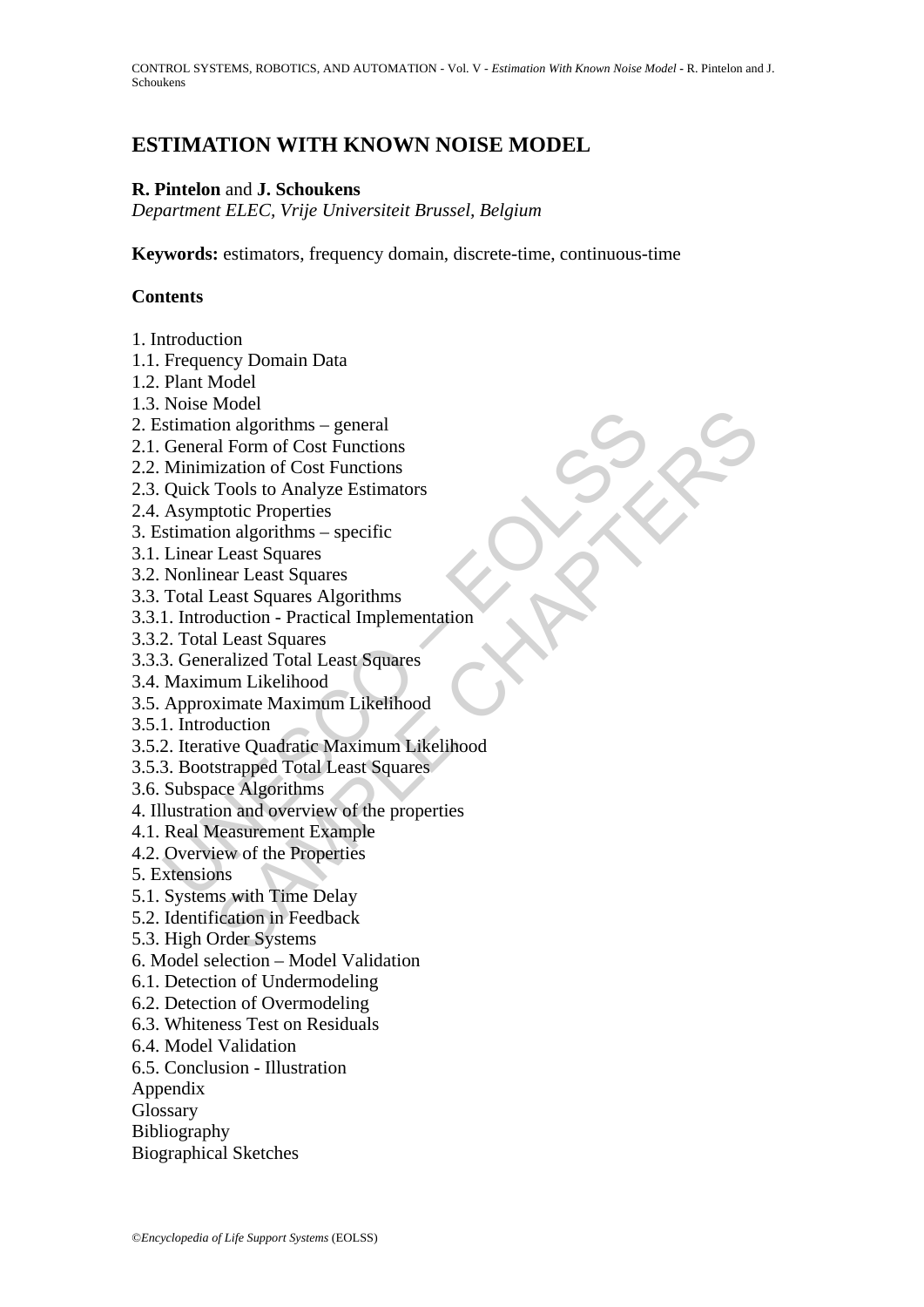## **Summary**

This chapter gives an overview of frequency domain identification methods for single input, single output systems. Estimators such as the (weighted) linear least squares, the nonlinear least squares, the (weighted) total least squares, the maximum likelihood, and the subspace algorithms are discussed in detail.

The interrelation between the different approaches is highlighted through a study of the (equivalent) cost functions. Special attention is also paid to global minimizers that try to approximate the maximum likelihood estimator. The properties of the different approaches are illustrated by means of an "on-line" simulation example. A theoretical toolbox is provided that allows us to verify quickly the basic properties of the estimators through some elementary manipulations of the cost function.

## **1. Introduction**

**Introduction**<br>
throduction<br>
this chapter we handle the identification of the plant model assure<br>
lel is known exactly. We give an overview of frequency dor<br>
hods for single input single output systems (Section 3.)<br>
cicul ortion<br>of the vehicle the identification of the plant model assuming that the n<br>shown exactly. We give an overview of frequency domain identificatior<br>or single input single output systems (Section 3). Afterwards,<br>ies of s In this chapter we handle the identification of the plant model assuming that the noise model is known exactly. We give an overview of frequency domain identification methods for single input single output systems (Section 3). Afterwards, the particularities of systems with time delay (Section 5.1), systems in feedback (Section 5.2) and high order systems (Section 5.3) are discussed.

A second-order system  $G(s, \theta) = 1/(1 + s + s^2)$  is used as "on-line" illustration in Section 3. Figure 1 shows the true transfer function and the simulated noisy frequency response data (see Appendix for more information concerning the generation of the simulation data).

Before starting with the overview, we discuss the type of data (experiments) we can handle (Section 1.1), introduce some notations for the parametric plant models (Section 1.2) and present the general form of the identification algorithms (Section 2.1). Section 2.3, quick tools to analyze estimators, makes it possible to reveal some basic properties of estimators through a simple analysis of the cost function.

Combined with Section 2.4, which gives the general asymptotic properties of estimators minimizing a cost function that is quadratic-in-the-measurements, it allows an easy verification and understanding of the properties of the different estimators described in Section 3.

To simplify the notations we limit the discussion in this chapter to (broad band) periodic excitations. The results are, however, also valid for broad band random excitations. Indeed, the non-periodicity of the excitation signal simply results in an additional polynomial in the transfer function model (see *Frequency Domain System Identification*, Section 3.2.1).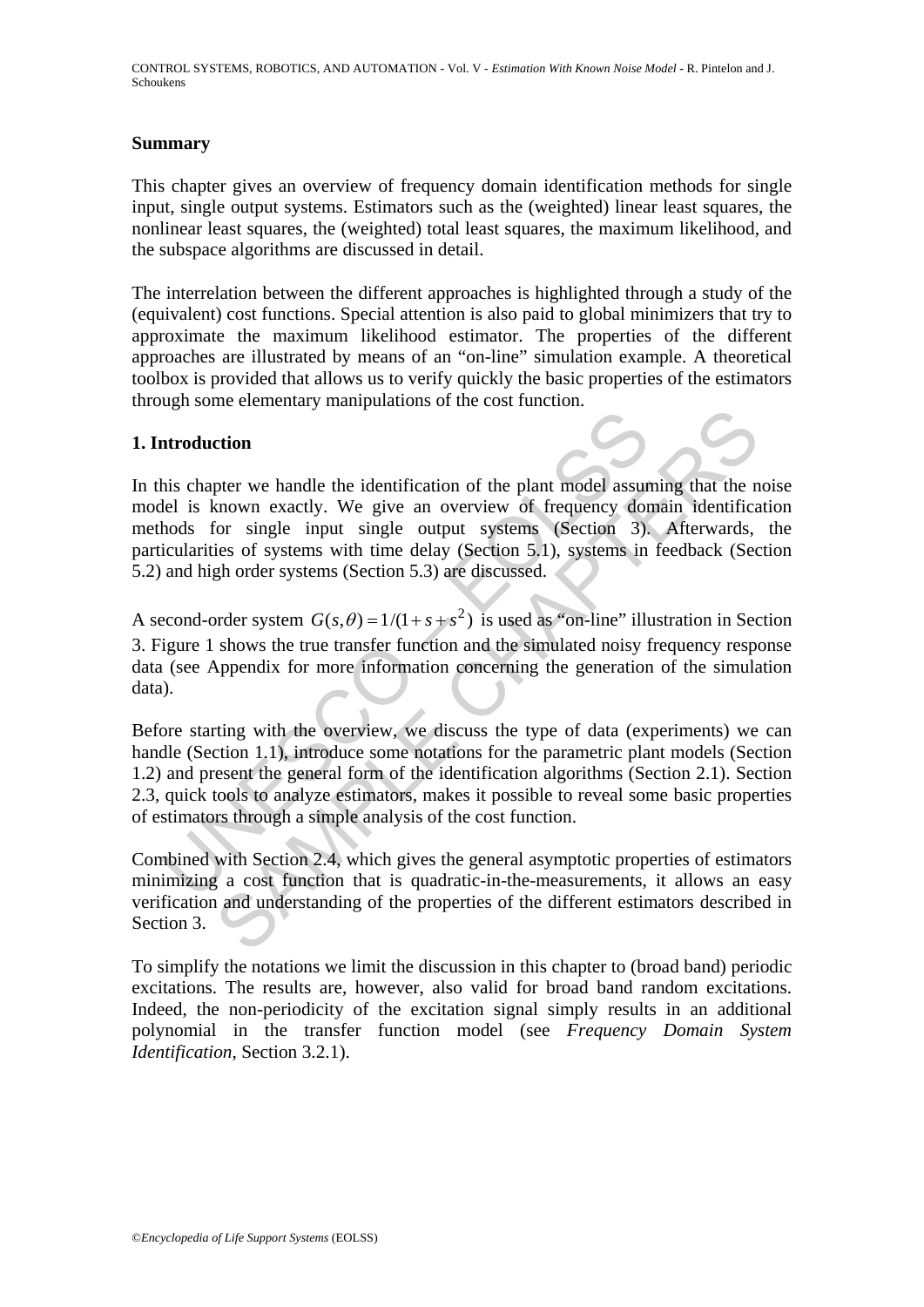CONTROL SYSTEMS, ROBOTICS, AND AUTOMATION - Vol. V - *Estimation With Known Noise Model* **-** R. Pintelon and J. Schoukens



Figure 1. Second-order example  $G(s, \theta) = 1/(1 + s + s^2)$ ; true transfer function (solid line) and simulated noisy data (dots).

### **1.1. Frequency Domain Data**

The identification starts from measured input/output (DFT) spectra  $U(k)$ ,  $Y(k)$ ,

$$
Y(k) = Y_0(k) + N_Y(k)
$$
  
\n
$$
U(k) = U_0(k) + N_U(k)
$$
\n(1)

with  $U_0(k)$ ,  $Y_0(k)$  the true unknown values, or from a measured frequency response function (FRF)  $G(\Omega_k)$ ,

$$
G(\Omega_k) = G_0(\Omega_k) + N_G(k) \tag{2}
$$

(a)<br>
(b)<br>
igure 1. Second-order example  $G(s, \theta) = 1/(1 + s + s^2)$ : true transfe<br>
line) and simulated noisy data (dots).<br>
Frequency Domain Data<br>
identification starts from measured input/output (DFT) spectra U<br>  $U(t) = V_0(k) + N_V(k)$ (a)<br>
Second-order example  $G(s, \theta) = 1/(1 + s + s^2)$ : true transfer function (sol<br>
line) and simulated noisy data (dots).<br> **ency Domain Data**<br>
Teation starts from measured input/output (DFT) spectra  $U(k)$ ,  $Y(k)$ ,<br>  $k + N_V(k)$ <br>  $(k)$ with  $G_0(\Omega_k)$  the true unknown value, at a set of *F* frequencies  $\Omega_k$ ,  $k = 1,2,...,F$ , which may be a (sub)set of the DFT frequencies. Note that (2) is a special case of (1) with  $\overline{Y}(k) = G(\Omega_k)$  and  $U(k) = 1$ . The 2*F* complex valued vector *Z* contains the measured input/output (DFT) spectra

$$
Z^{T} = [Z^{T}(1)Z^{T}(2)...Z^{T}(F)]
$$
 with  $Z^{T}(k) = [Y(k)U(k)], k = 1, 2,..., F$  (3)

It is related to the true values by  $Z = Z_0 + N_Z$ , where the disturbing noise  $N_Z$  has zero mean and is independent of  $Z_0$ .

The frequency domain data (1), (2) can be obtained via time domain or frequency domain experiments. In a *time domain experiment* a broad band periodic excitation is applied to the plant and the steady state response is observed over an integer number of periods. *N* samples of the input and output signals are measured. These *N* input/output samples are transformed to the frequency domain using the discrete Fourier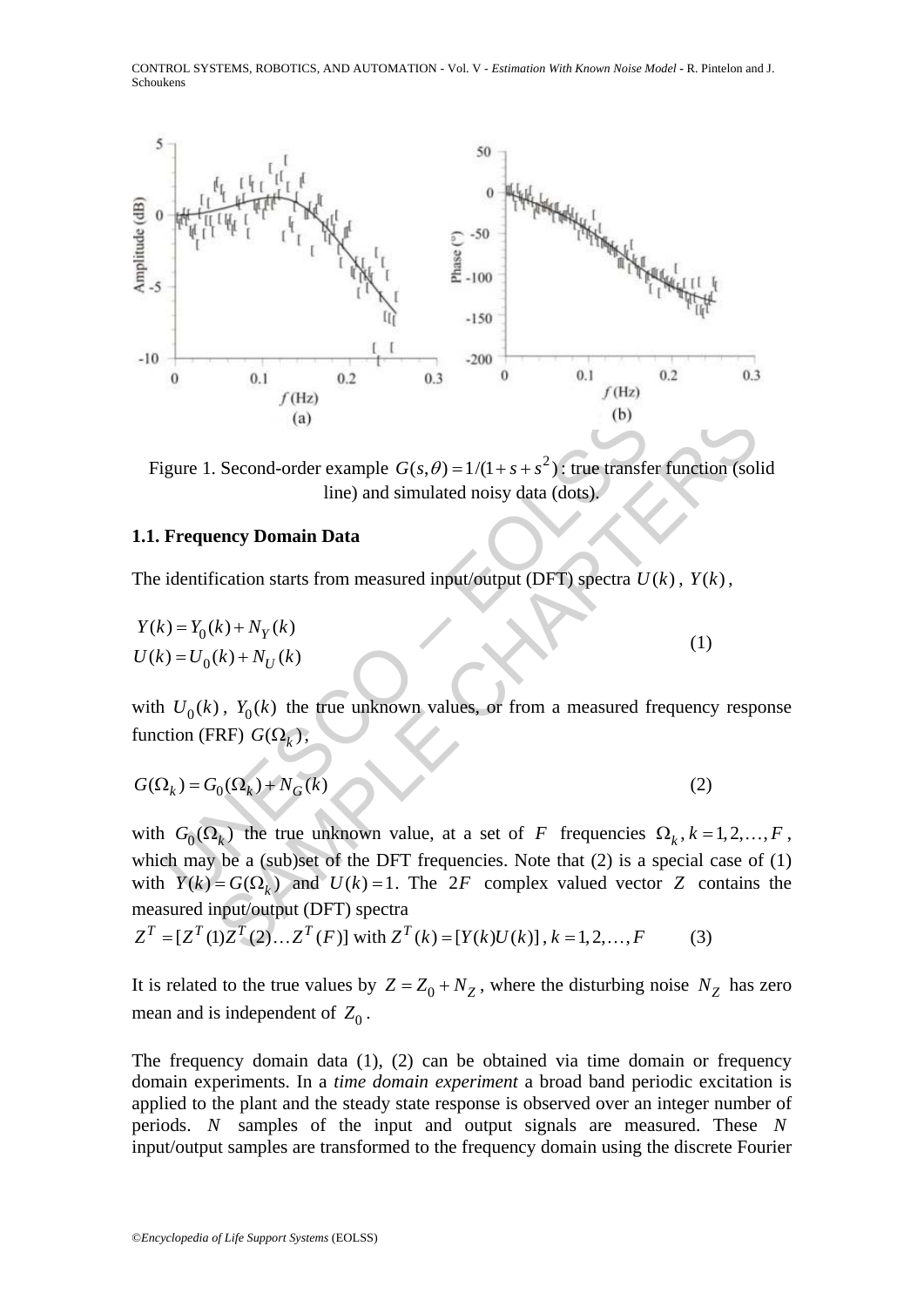transform.  $F \le N/2 + 1$  DFT frequencies of the input and output DFT spectra are used for the identification. In a *frequency domain experiment* a single sine excitation is applied to the plant and the input/output spectra of the steady state response are measured at the excited frequency. This experiment is repeated at *F* different frequencies. For example, high frequency network analyzers (micro-wave measurements) and impedance analyzers follow this measurement procedure. Also most dynamic signal analyzers have such a measurement mode. For both experiments the frequency domain errors  $N_U(k)$  and  $N_Y(k)$  in (1) are related to the noise sources in Fig. 2 as



Figure 2. Measurement of a plant using a time or frequency domain experiment.  $N_g(k)$ is the generator noise,  $M_U(k)$  and  $M_Y(k)$  are the input and output measurement errors, and  $N_p(k)$  is the process noise.

with  $G_0(\Omega_k)$  the plant transfer function.

Due to the imperfections of the measurement devices it is recommended not to use measurements at DC and in the neighborhood of the Nyquist frequency. Indeed, acquisition units mostly introduce DC offset errors and anti-alias protection is mostly only guaranteed up to about 80% of the Nyquist frequency.

The measurements can also be the result of a linearization of a nonlinear system at an operating point. This will introduce DC-values in the input and output signals which are not compatible with the linear model, and hence should be removed.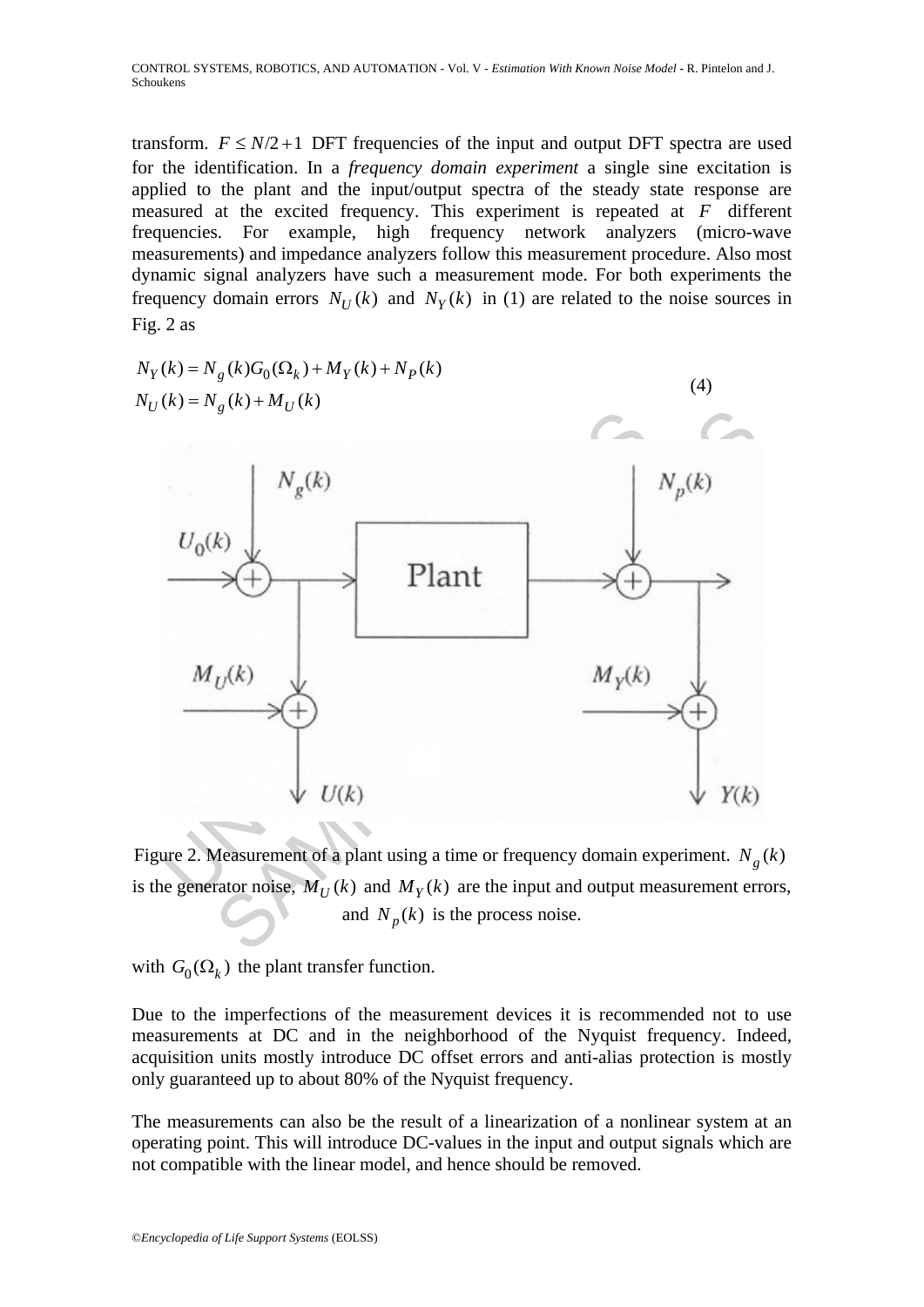Ideally we would like to know the properties of an estimator for each finite value of *F* . Except for the (weighted) linear least squares, this is only possible for "sufficiently large", values of  $F$ . To analyze the stochastic properties of the estimators for  $\overrightarrow{F}$ "sufficiently large" we will make a mental experiment where the number of frequencies *F* tends to infinity.

 For a frequency domain experiment this implies that the number of single sine measurements  $F$  tends to infinity, while for a time domain experiment this implies that the number of measured time domain samples *N* tends to infinity. Note that we do not consider time domain experiments ( $N \rightarrow \infty$ ) with periodic signals containing a fixed number (independent of  $N$ ) of frequencies  $F$ . Indeed, for such experiments the signalto-noise ratio tends to infinity as  $N \rightarrow \infty$  at the excited DFT frequencies, and hence all the estimators considered in Section 3 would be consistent in a trivial manner. For broad band multisine excitations the signal-to-noise ratio per spectral line remains an  $O(N^0)$ so that consistency is a non-trivial issue.

### **1.2. Plant Model**

For periodic excitations the true input and output DFT spectra are related by

$$
Y_0(k) = G(\Omega_k, \theta_0) U_0(k) \text{ with } G(\Omega, \theta) = \frac{\sum_{r=0}^{n_b} b_r \Omega^r}{\sum_{r=0}^{n_a} a_r \Omega^r} \text{ and } \theta = [a_0, \dots, a_{n_a}, b_0, \dots, b_{n_b}]^T
$$
 (5)

Indivision excitations the signal-to-noise ratio per spectral line in<br>
and consistency is a non-trivial issue.<br>
Plant Model<br>
periodic excitations the true input and output DFT spectra are related<br>
periodic excitations the Solution of the signal-to-noise ratio per spectral line remains an  $O(s)$ <br>sine excitations the signal-to-noise ratio per spectral line remains an  $O(s)$ <br>sistency is a non-trivial issue.<br>**Model**<br>c excitations the true input where  $\Omega = z^{-1}$  for discrete-time systems,  $\Omega = s$  for continuous-time system,  $\Omega = \sqrt{s}$ for diffusion phenomena and  $\Omega = \tanh(\tau_R s)$  for commensurate micro-wave filters. In practice the true input/output DFT spectra  $U_0(k)$ ,  $Y_0(k)$  and the true model parameters  $\theta_0$  are unknown so that  $Y(k) - G(\Omega_k, \theta)U(k) \neq 0$ . For any parameterization given in Section 3.2.1 of *Frequency Domain System Identification* (rational form, partial fraction expansion and state space representation) we can use the *output error* which is the difference between the observed output  $Y(k)$  and the modeled output  $Y(\Omega_k, \theta)$ 

$$
Y(k) - Y(\Omega_k, \theta) \text{ with } Y(\Omega_k, \theta) = G(\Omega_k, \theta)U(k)
$$
 (6)

For the *rational form* (5), it is convenient also to introduce the *equation error*  $e(\Omega_k, \theta, Z(k))$  which is the difference  $Y(k) - G(\Omega_k, \theta)U(k)$  multiplied by  $A(\Omega_k, \theta)$ 

$$
e(\Omega_k, \theta, Z(k)) = A(\Omega_k, \theta)Y(k) - B(\Omega_k, \theta)U(k)
$$
\n(7)

Unless mentioned otherwise, we will assume that the parameterization of the plant model is identifiable. It implies that the parameter vector  $\theta$  contains only the free parameters of the model; for example, all the numerator and denominator coefficients of the rational form  $G(\Omega,\theta)$  in (5) except  $a_0 = 1$ . Note, however, that from a numerical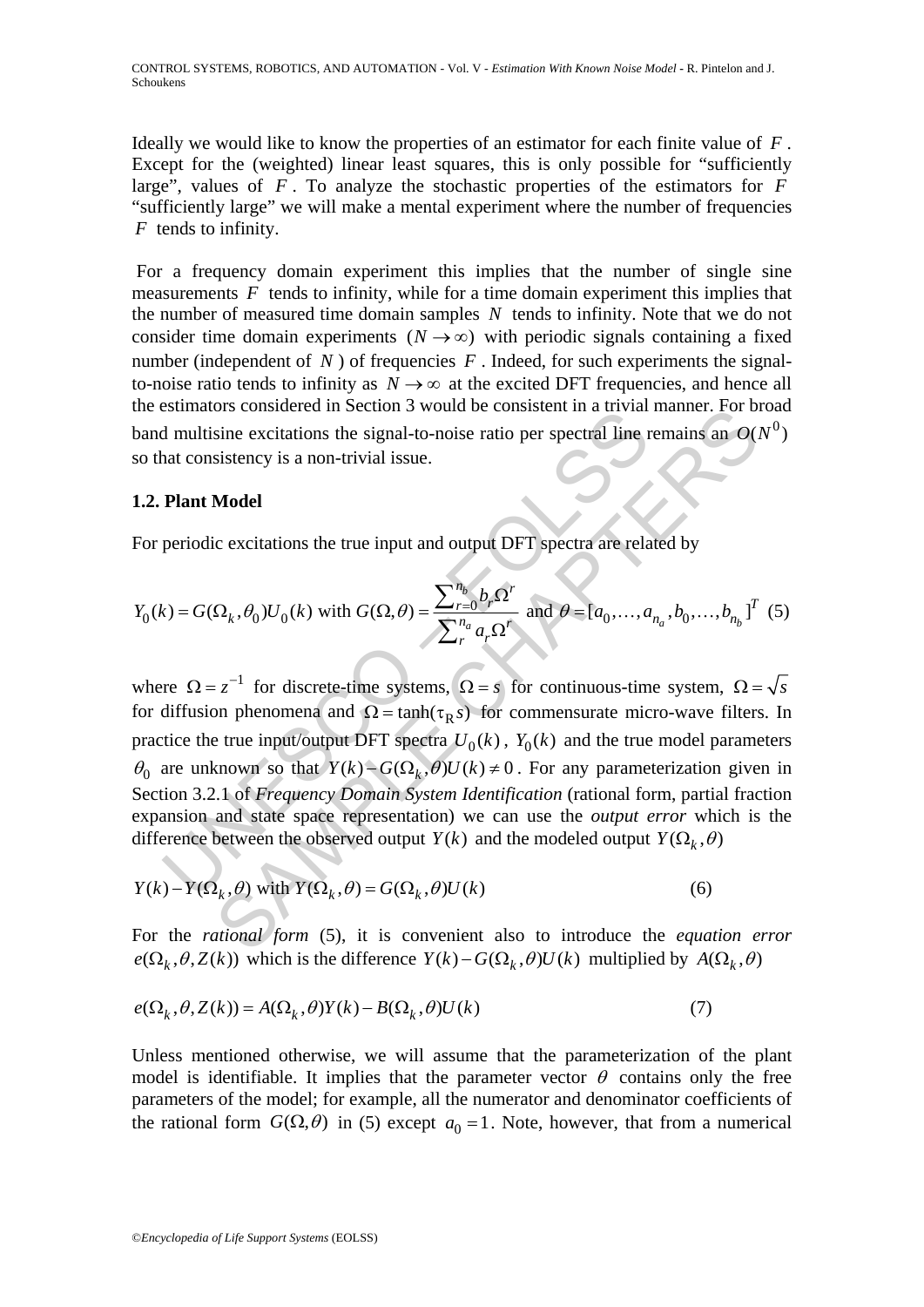CONTROL SYSTEMS, ROBOTICS, AND AUTOMATION - Vol. V - *Estimation With Known Noise Model* **-** R. Pintelon and J. Schoukens

point of view it is often better to use the full overparameterized form in combination with dedicated numerical methods (Pintelon and Schoukens, 2001).

#### **1.3. Noise Model**

The measured input/output (DFT) spectra  $U(k)$ ,  $Y(k)$ , are related to the true unknown values  $U_0(k)$ ,  $Y_0(k)$  by

$$
Y(k) = Y_0(k) + N_Y(k)
$$
  
\n
$$
U(k) = U_0(k) + N_U(k)
$$
\n(8)

where  $N_U(k)$ ,  $N_Y(k)$  are circular complex distributed random variables with zero mean and second order moments

$$
\sigma_{VW}^2(k) = E\{N_V(k)\overline{N}_W(k)\}\
$$
 and  $E\{N_U(k)N_V(k)\}=0$  for  $V, W = Y$  and/or  $U'(9)$ 

 $U_k(k) = E{N_V(k), N_V(k)}$  are circular complex distributed random v<br>
in and second order moments<br>  $U_k(k) = E{N_V(k)\overline{N}_W(k)}$  and  $E{N_U(k)N_V(k)} = 0$  for  $V, W = Y$  and<br>
inbono, 1993). Eq. (9) implies that the real and imaginary particular<br>
o  $E\{N_V(k)\bar{N}_W(k)\}\$ are errotuar complex distributed random variables with<br>econd order moments<br> $E\{N_V(k)\bar{N}_W(k)\}\$  and  $E\{N_U(k)N_V(k)\}=0$  for  $V,W \equiv Y$  and/or  $U$  (9)<br>4) (1993). Eq. (9) implies that the real and imaginary parts of (Picinbono, 1993). Eq. (9) implies that the real and imaginary parts of the noise are uncorrelated and have equal variance. These conditions are met in practice for a time and frequency domain experiment (Brillinger, 1981). It is also assumed that the input/output disturbances  $N_U(k)$ ,  $N_Y(k)$  are independent of the true (unknown) excitation  $U_0(k)$ .

### **2. Estimation Algorithms – General**

# **2.1. General Form of Cost Functions**

Most algorithms discussed in this chapter minimize a "quadratic-like" cost function  $V(\theta, Z)$ 

$$
V(\theta, Z) = \varepsilon^H(\theta, Z)\varepsilon(\theta, Z) = \sum_{k=1}^F \left| \varepsilon(\Omega_k, \theta, Z(k)) \right|^2 \tag{10}
$$

where the residual  $\varepsilon(\Omega_k, \theta, Z(k))$  is a weighted version of the output error  $Y(k) - Y(\Omega_k, \theta)$  (6) or the equation error  $e(\Omega_k, \theta, Z(k))$  (7). Note that  $\epsilon_{[k]}(\theta, Z) = \epsilon(\Omega_k, \theta, Z(k))$  depends on the measurements at frequency  $\Omega_k$  only. The minimizer of (10) is denoted by  $\hat{\theta}(Z)$ .

A first important subclass of (10) are the cost functions  $V(\theta, Z)$  which are *quadratic-inthe-measurements* Z. For these cost functions the residual  $\varepsilon(\theta, Z)$  is linear in  $Z = Z_0 + N_z$  and can be written as

$$
\varepsilon(\theta, Z) = \varepsilon(\theta, Z_0) + \varepsilon(\theta, N_Z)
$$
\n(11)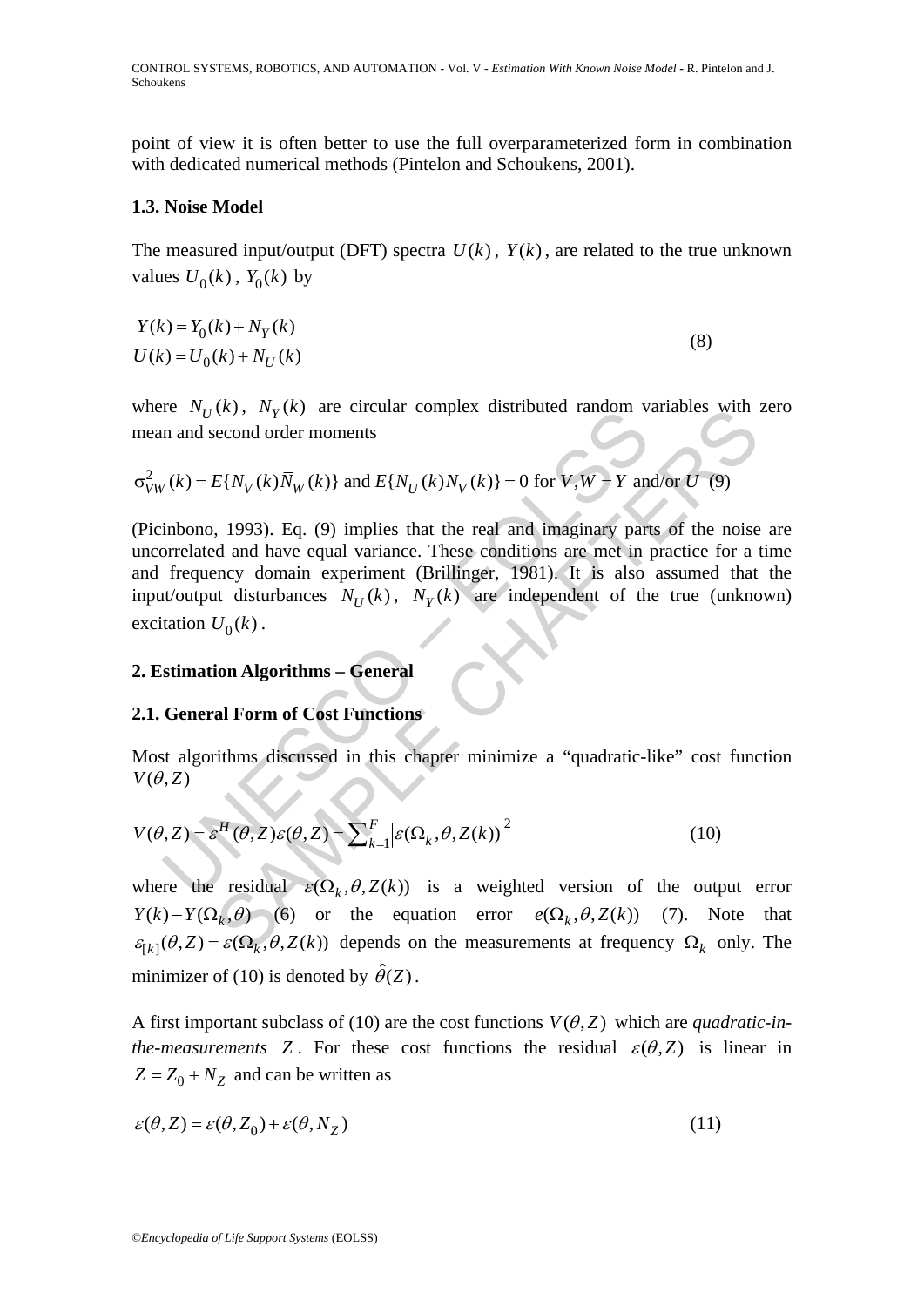with  $\varepsilon(\theta, 0) = 0$ . Using (11), (10) becomes

$$
V(\theta, Z) = V(\theta, Z_0) + V(\theta, N_Z) + 2\operatorname{Re}(\varepsilon^H(\theta, Z_0)\varepsilon(\theta, N_Z))
$$
\n(12)

Examples are the linear least squares (Section 3.1), the nonlinear least squares (Section 3.2), the total least squares (Section 3.3), and the maximum likelihood (Section 3.4) estimators.

A second important subclass of (10) is that of the cost functions  $V(\theta, Z) = f(\theta, \eta(Z), Z)$ which depend on an initial guess  $\eta(Z)$  of the model parameters,

$$
V(\theta, Z) = \varepsilon^H(\theta, Z)\varepsilon(\theta, Z) = \sum_{k=1}^F \left| \varepsilon(\Omega_k, \theta, \eta(Z), Z(k)) \right|^2 = f(\theta, \eta(Z), Z)
$$
 (13)

and which are quadratic-in-the-measurements *Z* when  $\eta$ (*Z*) in (13) is replaced by a non-random vector  $\eta$ . The weighted linear least squares (Section 3.1) and bootstrapped total least squares (Section 3.5) belong to this class.

To study the asymptotic behavior of the identification algorithms it is convenient to scale the cost function with the number of frequencies,  $V_F(\theta, Z) = V(\theta, Z)/F$ . The expected value of the cost function  $V_F(\theta) = E\{V_F(\theta, Z)\}\$  and its minimizer  $\tilde{\theta}(Z_0)$  play an important role in the convergence analysis of the estimate  $\hat{\theta}(Z)$ .

 $U_z(z) = \mathcal{E}^{**}(\theta, Z)\mathcal{E}(\theta, Z) = \sum_{k=1} |\mathcal{E}(\Omega_k, \theta, \eta(Z), Z(k))| = f(\theta, \eta(Z))$  in (13<br>
random vector  $\eta$ . The weighted linear least squares (Section 3.1<br>
least squares (Section 3.5) belong to this class.<br>
study the asymptotic beh  $S^H(\theta, Z) \varepsilon(\theta, Z) = \sum_{k=1} |\mathcal{E}(\Omega_k, \theta, \eta(Z), Z(k))| = f(\theta, \eta(Z), Z)$  (13)<br>are quadratic-in-the-measurements Z when  $\eta(Z)$  in (13) is replaced In<br>vector  $\eta$ . The weighted linear least squares (Section 3.1) and bootstrar<br>quares (Se Indeed, under some suitable assumptions (see Pintelon and Schoukens, 2001) it can be shown that  $\hat{\theta}(Z)$  converges (in some stochastic sense) to  $\tilde{\theta}(Z_0)$  (see also Section 2.4). Hence, the consistency (convergence to the true value  $\theta_0$ ) of  $\hat{\theta}(Z)$  can be verified by simple analysis of  $V_F(\theta)$ . When model errors are present, then  $\tilde{\theta}(Z_0) \neq \theta_0$  and  $\tilde{\theta}(Z_0)$ will vary as the number of frequencies *F* increases.

The deterministic convergence of  $\tilde{\theta}(Z_0)$  to some limit value  $\theta_*$ , depends on the way data (frequencies) are added in the time or frequency domain experiment. The notations introduced are summarized in Table 1.

| Cost<br>function | $[V(\theta, Z)/F]$<br>$V_F(\theta,Z) = -$ | $[E[V(\theta,Z)/F]$<br>$V_F(\theta,Z) =$ | $V_*(\theta) = \lim_{F \to \infty} V_F(\theta)$ |
|------------------|-------------------------------------------|------------------------------------------|-------------------------------------------------|
|                  | $f(\theta, \eta(Z), Z)/F$                 | $E\{f(\theta,\eta(Z),Z)/F\}$             |                                                 |
| Minimizer        | $\theta(Z)$                               | $\tilde{\phantom{a}}$<br>$\theta(Z_0)$   | $\theta_* = \lim_{F \to \infty} \theta(Z_0)$    |
|                  |                                           |                                          |                                                 |

Table 1. Overview of notations frequently used.  $\eta(Z)$  is an (initial) estimate of the model parameters and  $\eta_*$  is its limit value.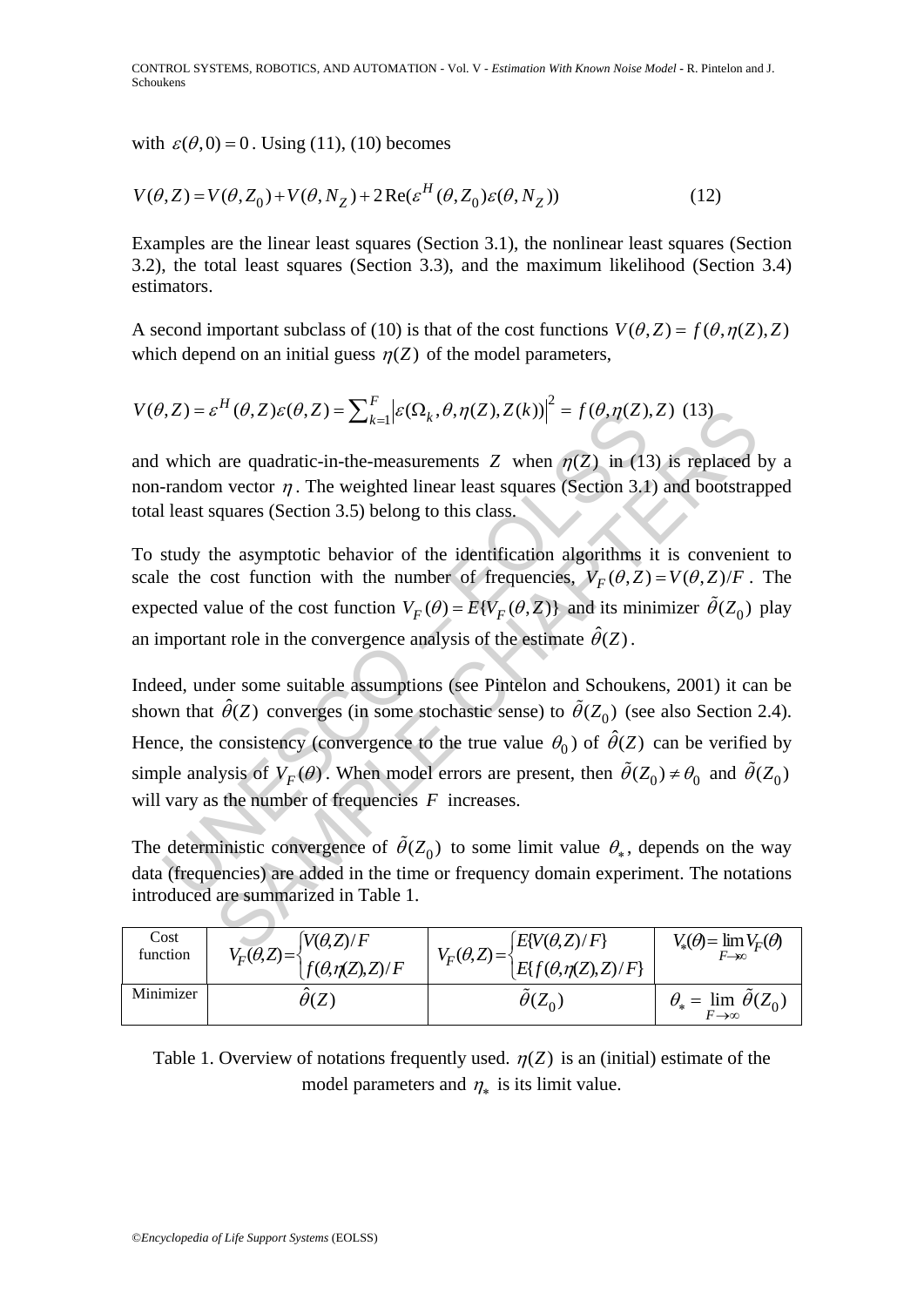### **2.2. Minimization of Cost Functions**

Often, a Newton-Gauss type algorithm is used to find the minimizer  $\hat{\theta}(Z)$  of (10). Rewriting (10) as  $V(\theta, Z) = \varepsilon_{\text{re}}^T(\theta, Z) \varepsilon_{\text{re}}(\theta, Z)$ , where ( )<sub>re</sub> stacks the real and imaginary parts on top of each other,

$$
\varepsilon_{\rm re}(\theta, Z) = \begin{bmatrix} \text{Re}(\varepsilon(\theta, Z)) \\ \text{Im}(\varepsilon(\theta, Z)) \end{bmatrix}
$$
 (14)

the *i* th iteration step of this algorithm is given by

$$
J_{\rm re}^{T}(\theta^{(i-1)}, Z)J_{\rm re}(\theta^{(i-1)}, Z)\Delta\theta^{(i)} = -J_{\rm re}^{T}(\theta^{(i-1)}, Z)\varepsilon_{\rm re}(\theta^{(i-1)}, Z)
$$
(15)

with  $\Delta \theta^{(i)} = \theta^{(i)} - \theta^{(i-1)}$  and  $J(\theta, Z) = \partial \varepsilon(\theta, Z)/\partial \theta$  the Jacobian of the vector  $\varepsilon(\theta, Z)$ . Using complex numbers, (15) can be written as

$$
Re(J^H(\theta^{(i-1)}, Z)J(\theta^{(i-1)}, Z)) \Delta \theta^{(i)} = -Re(J^H(\theta^{(i-1)}, Z)\varepsilon(\theta^{(i-1)}, Z))
$$
(16)

 $(\theta^{(i-1)}, Z)J_{\text{re}}(\theta^{(i-1)}, Z)\Delta\theta^{(i)} = -J_{\text{re}}^T(\theta^{(i-1)}, Z)\varepsilon_{\text{re}}(\theta^{(i-1)}, Z)$ <br>  $\Delta \theta^{(i)} = \theta^{(i)} - \theta^{(i-1)}$  and  $J(\theta, Z) = \partial \varepsilon(\theta, Z)/\partial \theta$  the Jacobian of t<br>
is a complex numbers, (15) can be written as<br>  $J^H(\theta^{(i-1)}, Z)J(\theta^{(i-1$ Z) $J_{\text{re}}(\theta^{(i-1)}, Z)\Delta\theta^{(i)} = -J_{\text{re}}^T(\theta^{(i-1)}, Z)\varepsilon_{\text{re}}(\theta^{(i-1)}, Z)$  (15)<br>  $= \theta^{(i)} - \theta^{(i-1)}$  and  $J(\theta, Z) = \partial \varepsilon(\theta, Z)/\partial \theta$  the lacebian of the vector  $\varepsilon(\theta, \theta)$ <br>
plex numbers, (15) can be written as<br>  $J_{\text{re}}(\theta^{(i-1)}, Z)J(\$ If the algorithm converges to the global minimum, then,  $\hat{\theta}(Z) = \theta^{(\infty)}$ . When identifying continuous-time systems in the  $s$ - and  $\sqrt{s}$ -domains, it is indispensable to scale the frequency axis (and hence also the parameters) to guarantee the numerical stability of the normal equations (15). Without scaling, identification in the  $s$ - and  $\sqrt{s}$ -domains is often impossible with the available computing precision, even for modest orders of the transfer function. Although the scale factor which minimizes the condition number of  $J_{\text{re}}(\theta^{(i-1)}Z)$  is plant and model dependent, a good compromise is to use the arithmetic mean of the maximum and minimum angular frequencies in the frequency-band of interest:  $\omega_{scale} = (\omega_{max} + \omega_{min})/2$ . For example, the term  $a_m s^m$  becomes after scaling  $a_m \omega_{scale}^m (s/\omega_{scale})^m$  and  $a_m \omega_{scale}^m$  is estimated. The numerical stability can still be improved by solving the overdetermined set of equations

$$
J_{\rm re}(\theta^{(i-1)}, Z)\Delta\theta^{(i)} = -\varepsilon_{\rm re}(\theta^{(i-1)}, Z)
$$
\n(17)

instead of (15), for example, using the singular value decomposition or a QRfactorization (Golub and Van Loan, 1996). The convergence region of the Newton-Gauss algorithm can be enlarged by using a Levenberg-Marquardt version of (15) and (17) (see Fletcher, 1991 and Appendix).

#### **2.3. Quick Tools to Analyze Estimators**

The minimum we can expect from a "sound" estimator is that in the noiseless case we get the true answer (correctness property). In the noisy case we should get asymptotically  $(F \to \infty)$ , the true answer (consistency property) and hopefully a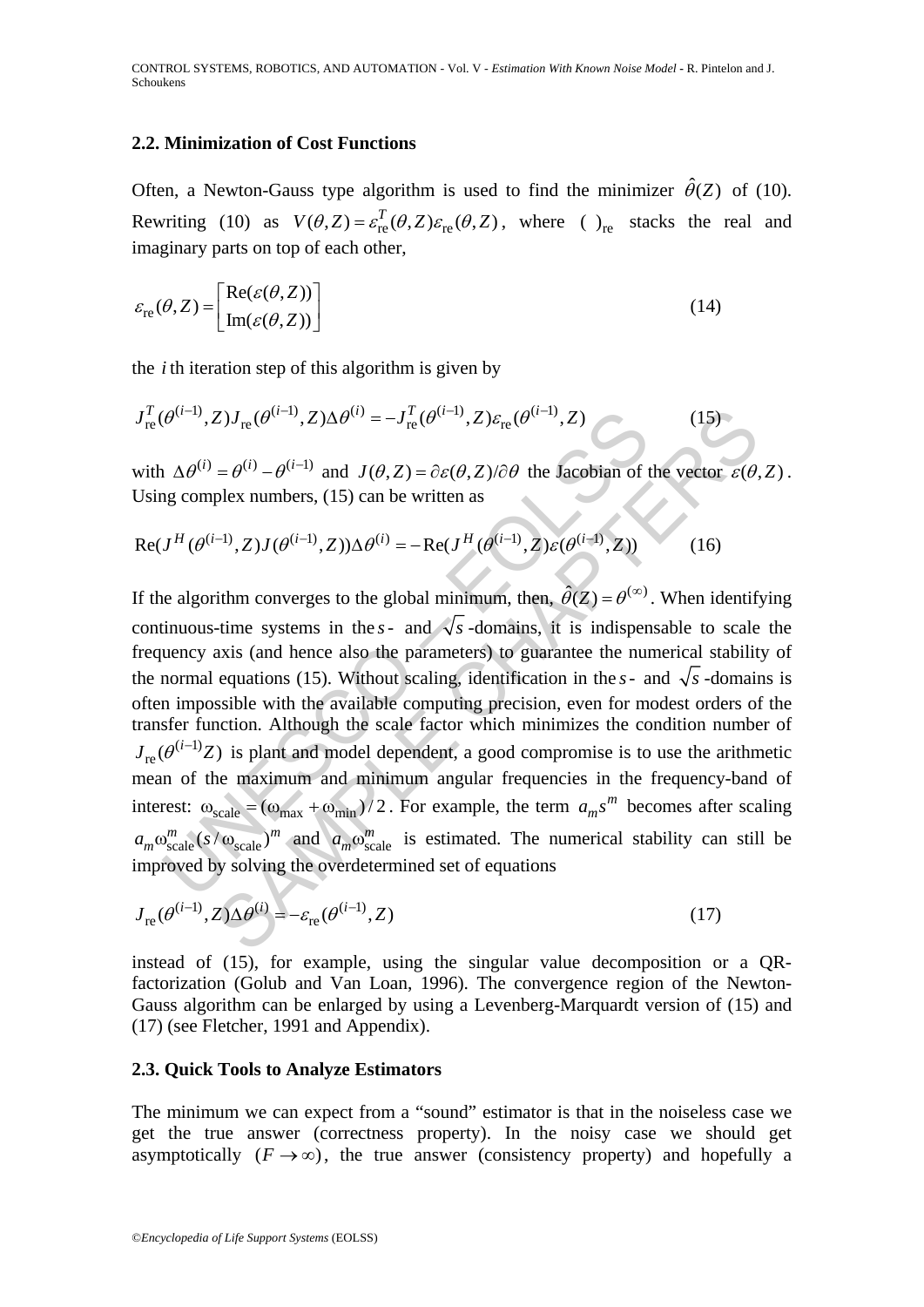"small" uncertainty (efficiency property). We may also wonder whether the estimates depend on the particular parameter constraint chosen ( $a_0 = 1$ , or  $||\theta||_2^2 = 1$ , or ...), how fast the estimates converge, and what happens with the estimates if the true model does not belong to the considered model set. Some of the previously raised questions can easily be analyzed using the following quick tools. The first step in the analysis consists of calculating the (equivalent) cost function  $V(\theta, Z)$  of the identification method. Next we verify the following:-

- 1.*correctness:* assuming that the true model belongs to the model set, the identification algorithm is correct if it produces the true model for a finite amount of noiseless  $(N_Z = 0)$  data. This is true if  $V_F(\theta, Z_0)$  is minimal in the true model parameters  $\theta_0$ . All the identification algorithms of Section 3 are correct.
- 2. *consistency:* the (equivalent) cost function minimized by most identification methods in this chapter is a quadratic function of the measurements *Z* . The expected value of such cost functions can be written as

$$
V_F(\theta) = E\{V_F(\theta, Z)\} = V_F(\theta, Z_0) + E\{V_F(\theta, N_Z)\}\tag{18}
$$

2. consistency: the (equivalent) cost function minimized by 1<br>methods in this chapter is a quadratic function of the measure<br>expected value of such cost functions can be written as<br> $V_F(\theta) = E\{V_F(\theta, Z)\} = V_F(\theta, Z_0) + E\{V_F(\theta, N_Z)\$ Fract.<br>
Frect.<br>
Frect.<br>
Fract. parameters o<sub>f</sub> Fin the deterministical dyposition of beetals in<br>
frect.<br>
Statency: the (equivalent) cost function minimized by most identificated<br>
ected value of such cost functions can be (see (12),  $Z_0$  is deterministic and  $N_Z$  is independent of  $Z_0$ ). A necessary condition for consistency is that the limit of the expected value of the cost function  $V_*(\theta)$  (see Table 1) is minimal in  $\theta_0$  (Pintelon and Schoukens, 2001). It follows from (18) that this condition is satisfied if  $E{V_F(\theta, N_Z)}$  is a  $\theta$ independent constant. Hence, for correct methods we have then  $\tilde{\theta}(Z_0) = \theta_0$ . For cost functions of the form (13), we replace  $\eta(Z)$  by its limit value  $\eta_*$  before taking the expected value of the cost function. The same analysis is then performed on  $V_F(\theta) = E\{ f_F(\theta, \eta_*, Z) \}.$ 

3. *convergence to the noiseless solution:* if model errors exist, for example, because of a wrong choice of the order of the numerator and/or denominator polynomials, or because a true linear lumped model simply does not exist, then  $\hat{\theta}(Z)$  converges to  $\tilde{\theta}(Z_0) \neq \theta_0$ . Under some conditions, the value  $\tilde{\theta}(Z_0)$  is independent of the noise level of the measurements. To verify this, we replace Cov( $N_Z$ ) by  $v^2$ Cov( $N_Z$ ) in the cost function (18), with v a real number. If this transforms  $V_F(\theta, Z_0)$  into  $f(\nu^2)V_F(\theta, Z_0)$  and if  $E\{V_F(\theta, N_Z)\}\$ is a  $\theta$ independent constant then  $\tilde{\theta}(Z_0)$  and its limit value  $\theta_*$  are independent of the noise level υ. This is true for any υ, and hence also for  $v \rightarrow 0$  which defines, asymptotically, the noiseless solution. For cost functions of the form (13), the analysis is performed on  $V_F(\theta) = E\{ f_F(\theta, \eta_*, Z) \}$  and the same conclusions hold if  $\eta_*$ , the limit value of  $\eta(Z)$ , is independent of  $\upsilon$ .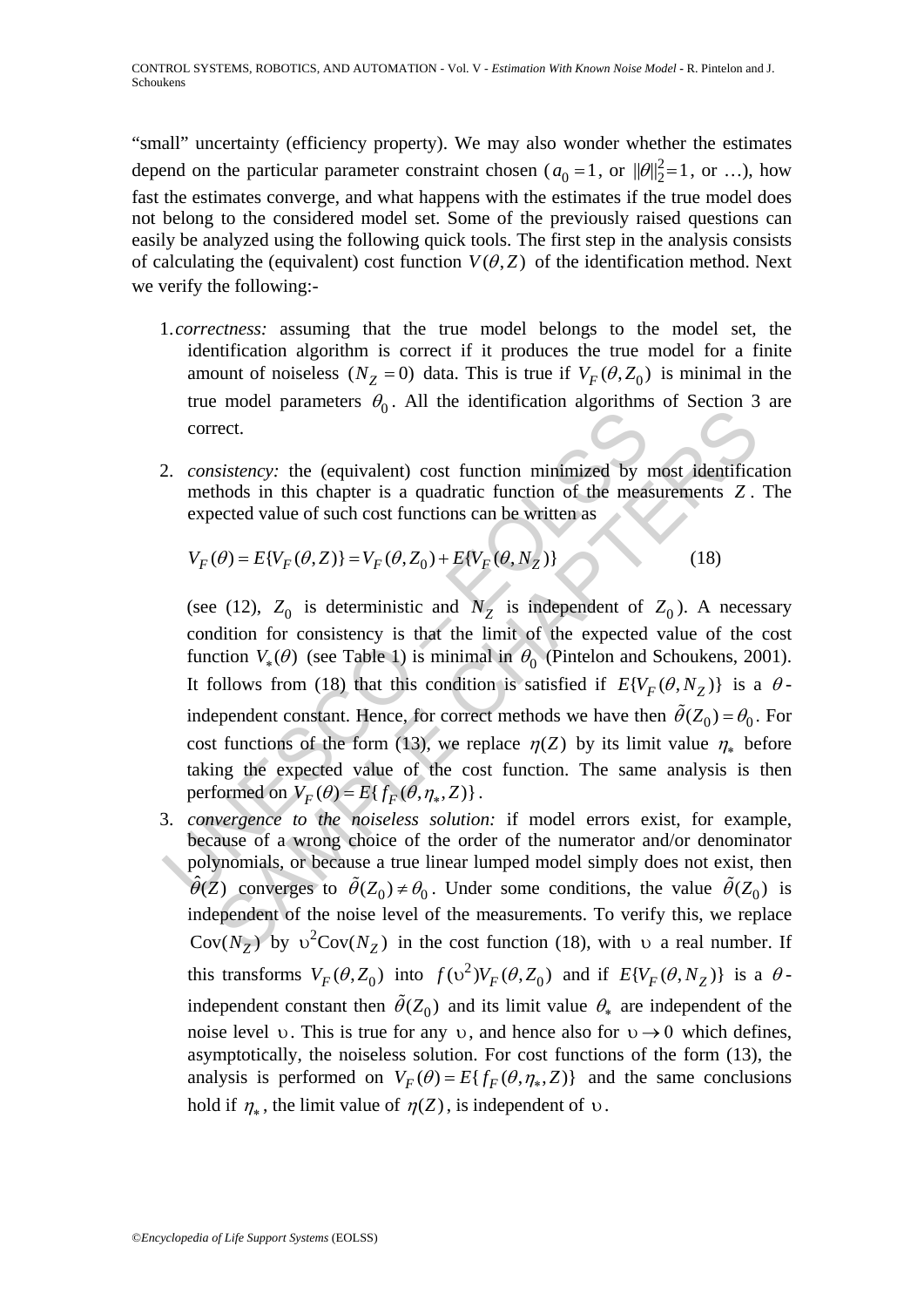- 4. *dependence on the parameter constraint:* from a numerical point of view it is also handy that the estimate of the plant transfer function  $G(\Omega_k, \hat{\theta}(Z))$  is independent of the particular parameter constraint chosen, for example,  $a_i = 1$ , or  $b_j = 1$ , or  $||\theta||_2^2 = 1$  ... Indeed, if we fix a zero coefficient to one then the normal equations (15) become ill-conditioned. To avoid this problem, it is better to use the constraint  $||\theta||_2^2 = 1$ . The estimated plant model  $G(\Omega, \hat{\theta}(Z))$  is independent of the parameter constraint chosen if, for any  $\lambda \neq 0$ ,  $V_F(\lambda \theta, Z) = V_F(\theta, Z)$ , with  $\theta$  the full over-parameterized form (Pintelon and Schoukens, 2001).
- of the real relation has full rank in the function<br>of the real function has full rank in the true p<br>rank( $V_F^T(\theta_0)$ ) = dim( $\theta$ ) = number of free model parameters w.r.t.  $\theta$ ). If the Hessian is not of full rank then the Fercar relationity of the normal equations: the resistant of the cost function has full rank in the fue parameter val<br>  $k(V_p''(\theta_0)) = \dim(\theta) =$  number of free model parameters (' is the derive<br>  $k(V_p''(\theta_0)) = \dim(\theta) =$  number of free 5. *numerical reliability of the normal equations:* the Hessian of the expected value of the cost function has full rank in the true parameter values:  $rank(V_{F}^{''}(\theta_{0})) = dim(\theta) =$  number of free model parameters (' is the derivative w.r.t.  $\theta$ ). If the Hessian is not of full rank then the cost function cannot be approximated by a quadratic function in the neighborhood of the solution  $\theta_0$ . This is problematic for most of the nonlinear minimization algorithms.

# TO ACCESS ALL THE **36 PAGES** OF THIS CHAPTER, Click here

#### **Bibliography**

- - -

Brillinger D. R. (1981). Time Series: Data Analysis and Theory. McGraw-Hill, New York. [Treats the properties of noise after a discrete Fourier transform].

Fletcher R. (1991). Practical Methods of Optimization (2nd ed.). Wiley, New York. [State of the art on nonlinear minimization algorithms].

Golub G. H., and C. F. Van Loan (1996). Matrix Computations (3rd ed.). John Hopkins University Press, Baltimore. [A comprehensive overview of modern numerical linear algebra].

Ljung L. (1999). System Identification: Theory for the User (second edition). Prentice Hall, Upper Saddle River. [State of the art on time domain system identification].

Picinbono B. (1993). Random Signals and Systems. Prentice-Hall, Englewood Cliffs. [Contains a discussion of complex random variables].

Pintelon R., and J. Schoukens (2001). System Identification: a Frequency Domain Approach. IEEE Press, Piscataway. [A comprehensive overview of frequency domain system identification].

Rolain Y., R. Pintelon, K. Q. Xu, and H. Vold (1995). Best conditioned parametric identification of transfer function models in the frequency domain. IEEE Trans. on Automatic Control, vol. AC-40, no. 11, pp. 1954-1960. [Frequency domain system identification using orthogonal polynomials].